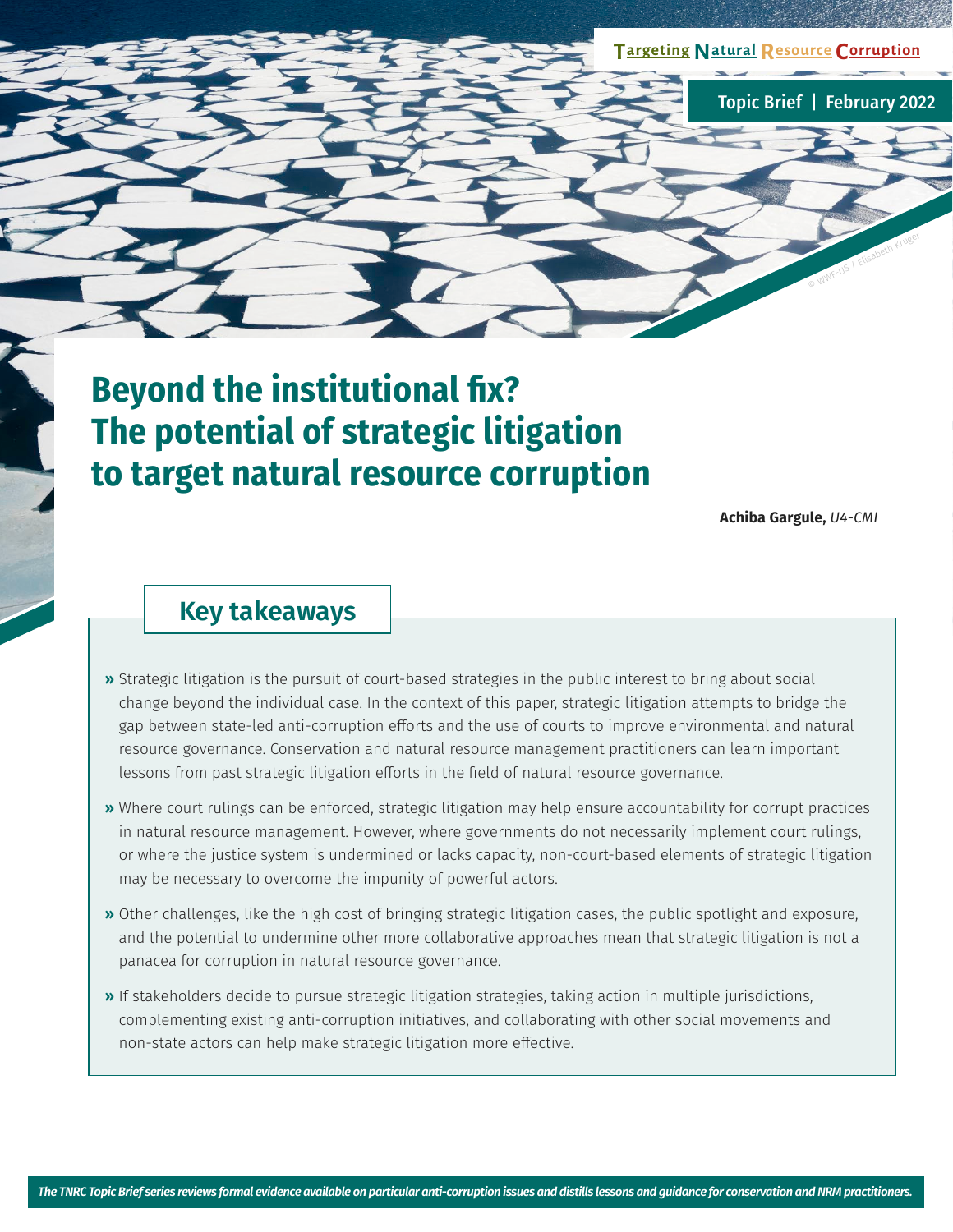## **The challenge**

Strategic litigation has emerged as a crucial institutional space for contesting environmental and natural resource management (NRM) policies worldwide. In many contexts where conservation and NRM practitioners work, ineffective environmental regulations and the rule of law deficits have led to irreparable social and environmental damage, such as the diversion of scarce water from pressing local needs and the disruption of fragile ecosystems (Bell 2018). Corruption has enabled this damage, undermining regulations and promoting impunity for violating laws or causing harm.

Many efforts to control this corruption, such as freedom of information laws, reforming the civil service, and anti-corruption agencies, have not effectively reduced systemic corruption (Tacconi and Williams 2020; Heeks and Mathisen 2012). Causes range from implementation challenges (Mutebi 2008) to the changing context of natural resources extraction in remote developing country locations away from regulatory and anti-corruption agencies (Williams and Dupuy 2016). Anti-corruption approaches that cut across state and society may be more effective, if a combination of policy changes, institutional adjustments, and organizational mobilization can create sufficient support (Khan, Andreoni, and Roy 2019; Mungiu-Pippidi and Dadašov 2017).

Strategic litigation can be one such approach. It has been used to promote human rights and justice goals in the context of natural resourcedriven economic development, connect harms suffered by vulnerable communities to polluters, and advocate for more significant information disclosures by corporations (UNEP and Sabin Center 2020). In the case of biodiversity conservation, strategic litigation can pursue corporate liability and the legal right to remedy when the environment is harmed and help prevent responsible parties from escaping liability for the harm they cause (Phelps, Aravind, et al. 2021).

#### **Box 1. Key concepts**

#### **Strategic litigation (or public interest litigation)**

is legal action initiated in a court of law to enforce public rights or the general interest, which is being affected in some way by the targeted (in)action. Strategic litigation is both oriented towards solving a past dispute and seeking to develop principles or legal precedent that others could use to produce broader social effects. It is oriented toward advancing a variety of causes that transcend individual litigation, including the building blocks to change social attitudes and effectuate political reform. Strategic litigation may take place in a traditional court-based litigation forum, or before transnational courts and UN treaty monitoring bodies (Ramsden and Gledhill 2019).

**Climate change litigation** is legal action in national courts and international tribunals seeking to address the causes, consequences, and harms of climate change. It often involves monetizing damages and/or seeking criminal corporate liability (Wilensky 2015). Strategic climate change litigation seeks to raise awareness of climate change as a critical environmental issue in the public, business, professional, and government sectors, and generally involves using the law and court action to advance beneficial outcomes for addressing climate change (Peel, Osofsky, and Foerster 2018).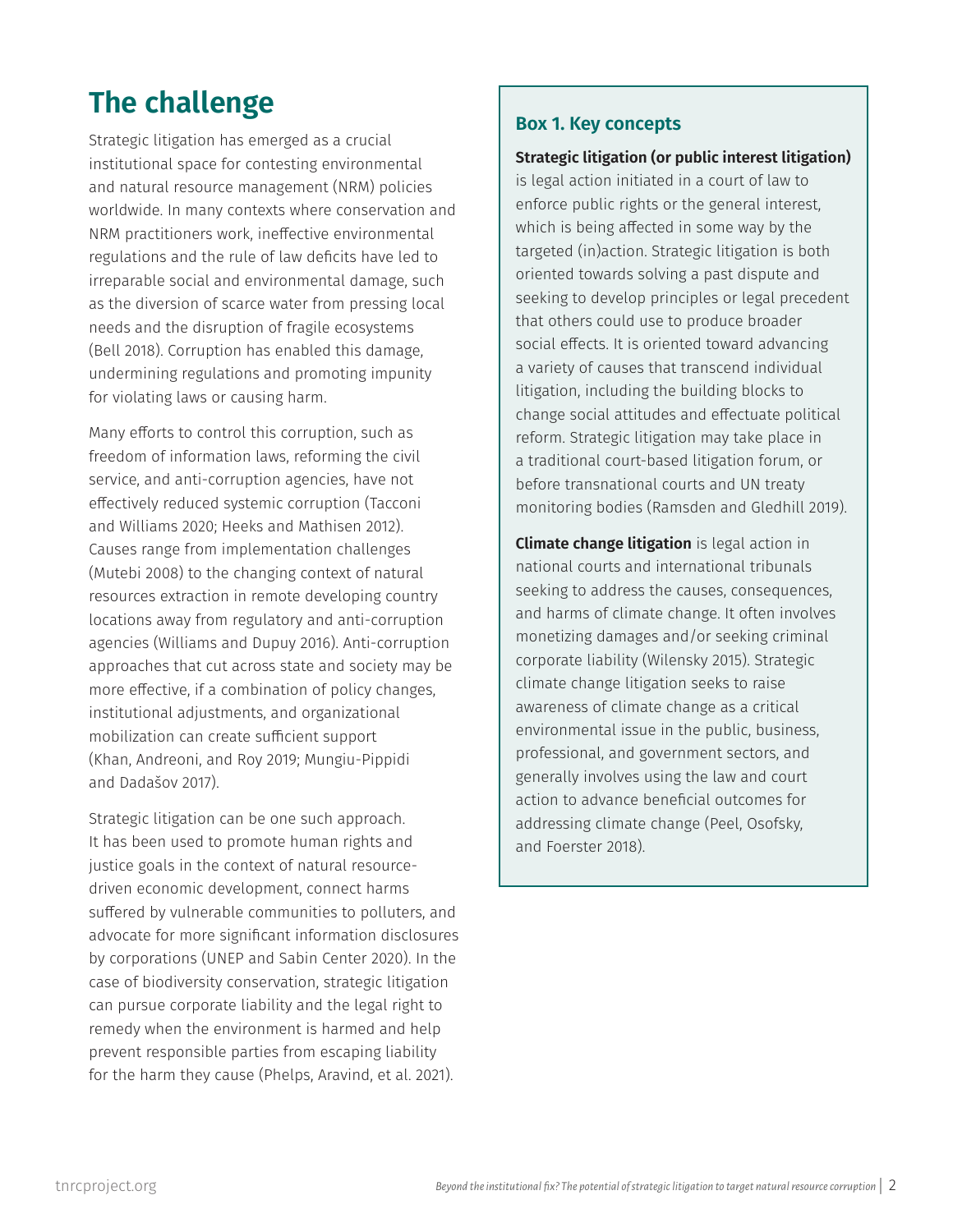In this context, this TNRC Brief addresses anticorruption lessons conservation and NRM practitioners can glean from past attempts at strategic litigation, especially in the field of climate change mitigation and adaptation. This focus on climate change is justified for three main reasons.

- 1. Practitioners working in NRM and climate change face common challenges, including the inherent difficulty of implementing international agreements and the need to rely on imperfect domestic regulatory solutions. Strategic litigation offering a valuable means of connecting actors and issues across multiple scales and national boundaries, and so "may serve as a source of regulation well suited to the complexity of the problem" (Peel and Osofsky 2015). In this way, strategic litigation can offer opportunities to catalyze improved domestic regulations (Osofsky 2010).
- 2. Strategic litigation can act as an alternative avenue to progress anti-corruption goals in settings where conventional state regulatory tools are weak or unduly influenced by private and/or corporate interests (Blackman 2008). Strategic litigation can be subject to those same limitations of weak institutions and the state's unwillingness or incapacity to enforce court rulings. However, when conducted simultaneously with other forms of influence such as media campaigns and lobbying initiatives, strategic litigation can bring to bear general awareness and public discussion and debate. Those efforts can have impacts far beyond the primary aims of individual cases (Mirocha 2019).
- 3. Strategic litigation offers potential opportunities to address corruption risks along globalized natural resource commodity supply chains, building on the role such litigation has played in addressing climate change issues across various levels of governance (Peel and Osofsky 2015).

In the following sections, this Brief surveys the history of the strategic litigation concept, explores the three trends that have emerged in its use, and closes with a set of anti-corruption lessons for conservation and NRM practitioners.

### **Growth of strategic litigation in NRM**

The evolution of strategic litigation in environmental and NRM sectors has had four important impetuses.

First, efforts focusing on rights, laws, and multilevel governance concerning the environment and natural resources have dominated recent efforts to resolve environmental problems. Beginning in the 1980s, environmental sustainability debates were dominated by the unequal distribution of environmental "bads" such as pollution and the inequitable access to environmental "goods" such as clean open space. Debates also focused on the situation of polluting industries and the role of the legal system in enforcing environmental law and upholding environment rights and responsibilities. These debates, in turn, fed into the continual evolution of the role of courts and legal systems in implementing environmental laws and policies. Those policies provide the foundation for environmental sustainability, including participatory decision-making and protection of vulnerable groups from disproportionate negative environmental impacts.

A second impetus is perhaps the most crucial reason for the increased use of strategic litigation. National regulatory bodies have largely failed to effectively make and enforce the regulations and legislation required to address the adverse impacts of climate change (Fisher 2013). Despite a surge in national and transboundary environmental laws and treaties, the enforcement of environmental law remains a significant challenge. This is especially true in developing countries due to factors such as lack of institutional capacity, lack of competence of relevant enforcement officials to enforce legislation,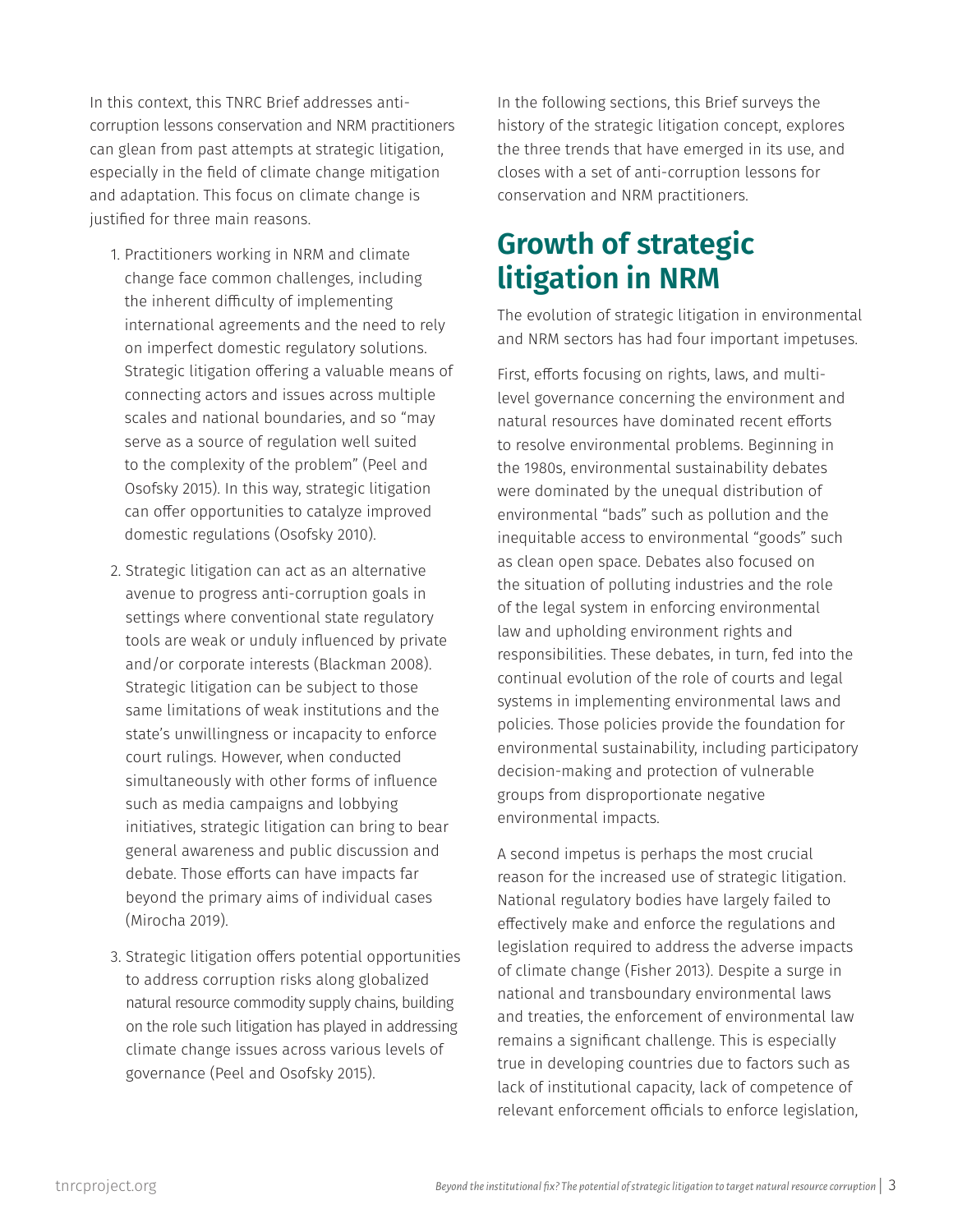and lack of information and national guidance materials on enforcement. All of these operate to weaken the effectiveness of the law for protecting the environment and preventing environmental degradation.

Third, strategic litigation actors have been encouraged by the growing political importance of international courts and tribunals. Specifically, those institutions have developed a global environmental law framework to manage environmental risks and protect biodiversity from the adverse effects of human economic activity (International Bar Association 2014). There has also been a corresponding growth in global treaties and conventions that aim to monitor climate change (Birnie, Boyle, and Redgwell 2009) and national legislation and international law on indigenous groups and their rights to natural resources (Gilbert 2020).

Finally, the scope and impact of rights work by non-governmental organizations (NGOs) and environmental NGOs (ENGOs) have put environmental issues on the international agenda. Efforts to protect and improve the environment globally, nationally, and locally have expanded access to legal systems and mechanisms that can provide redress for various grievances (Cassel 2008).

## **Trends in strategic litigation as applied to NRM and anti-corruption**

Strategic litigation has tended to focus on domestic and international regulatory efforts to address climate change and shape climate governance (Osofsky 2005; Osofsky and Peel 2013; Peel and Osofsky 2019). However, recent trends indicate the increasing use of strategic litigation in diverse areas. In corruption, for example, victims might sue for compensation, restitution, or other relief from corrupt government officials and private parties (Stephenson 2016). This section explores three broad trends in strategic litigation in NRM:

- **»** Strategic litigation of corruption and strengthening anti-corruption enforcement;
- **»** Strategic litigation of NRM governance; and,
- **»** Strategic litigation around transnational governance and sustainability of natural resources.

#### **Strategic litigation of corruption and strengthening anti-corruption enforcement**

Enforcement of anti-corruption laws and policies is critical for curbing corruption, and strategic litigation has been used to that end. Aided by the growth in domestic legislation and international and regional treaties proscribing corruption (Open Society Institute 2005), strategic litigation has been employed to address two main challenges that flow from corruption.

*Mitigating corruption and strengthening enforcement of anti-corruption policies.* Especially where public bodies like anti-corruption agencies and law enforcement agencies have failed to act, NGO-led anti-corruption actions have provided new avenues for litigating corruption. NGOs have brought cases on behalf of alleged victims of corruption to domestic and international courts to seek remedies, including compensation, restitution, or other relief from corrupt government officials and private parties (Stephenson 2016). In the 2017 case *[APDHE](https://www.justiceinitiative.org/litigation/apdhe-v-equatorial-guinea)  [v. Equatorial Guinea,](https://www.justiceinitiative.org/litigation/apdhe-v-equatorial-guinea)* the Spanish human rights organization *Asociación pro Derechos Humanos de España* (APDHE) and others filed a complaint to the African Commission on Human and Peoples' Rights against the Government of Equatorial Guinea for systematic corruption, including misappropriation of land and diversion of the oil wealth by the ruling Obiang family (Hurwitz 2005). Although the African Commission declined to hear the case on the basis that the applicants had not exhausted domestic remedies, the case unraveled a network of corrupt dealings. Revealed details of resource-based corruption created opportunities for legal action in Spain and a US Senate investigation into the accounts of Equatorial Guinea's president and his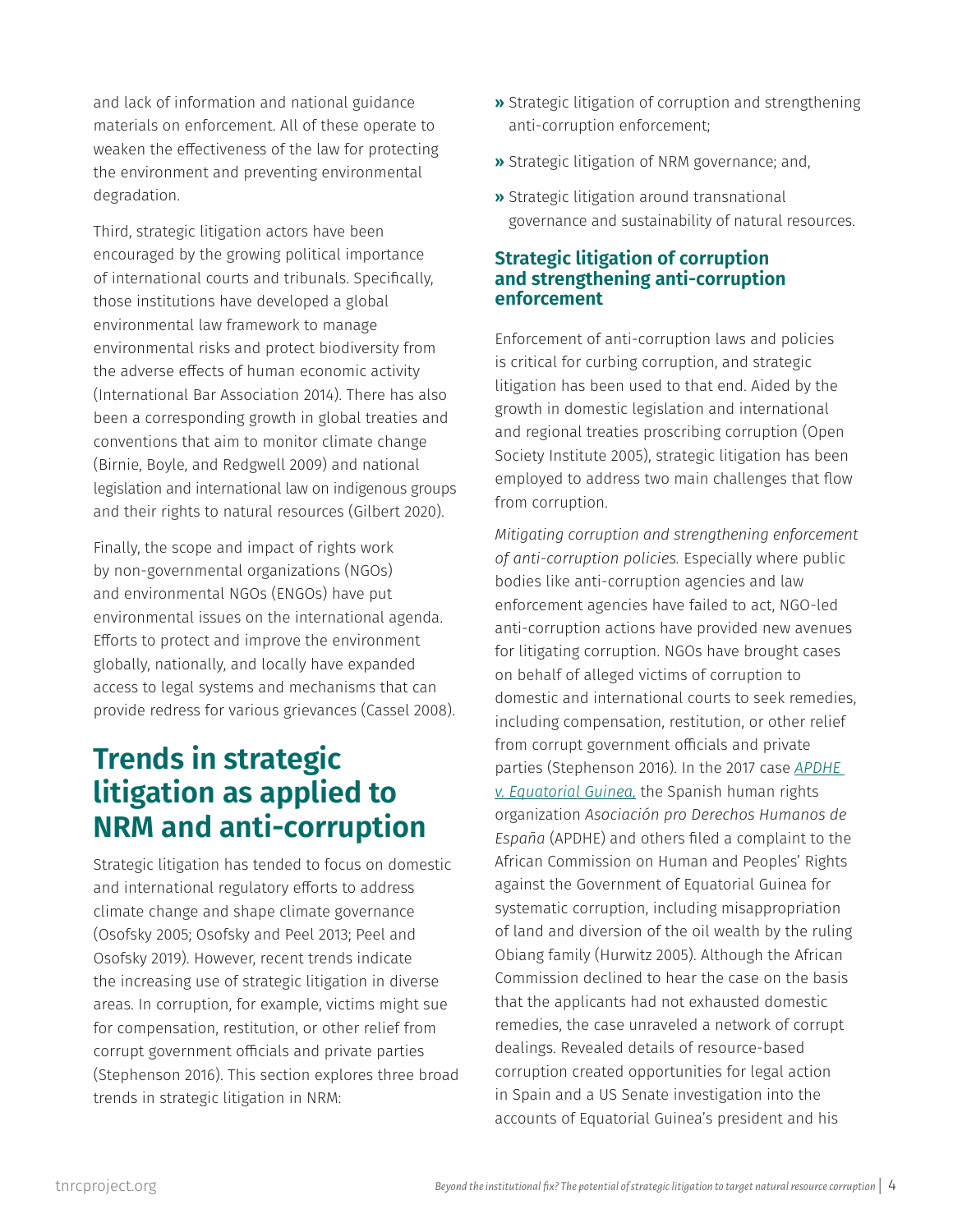associates in Riggs Bank in the US (Sanz 2019). Following an investigation by the US Justice Department, Riggs Bank was fined USD 25 million for federal criminal violation of the US Bank Secrecy Act due to its failure to report suspicious transactions in the accounts (Open Society Institute 2005).

*Promoting transparency and advocating for greater information disclosure in NRM.* Via freedom of information laws, NGOs have brought cases seeking access to government and corporate information critical to curbing corruption associated with natural resource extraction. For example, a frequent target for public disclosure is money paid and received by governments, to make the corruption and adverse impacts of resource extraction (human rights violations, degradation, and violation of free prior and informed consent rules) difficult or impossible to conceal (Open Society Institute 2005). This is illustrated by successful litigation action in the 1998 case of *[Claude Reyes v. Chile.](https://www.justiceinitiative.org/litigation/claude-reyes-v-chile)* In this case, the Inter-American Court of Human Rights (IACHR) granted a request for information originally submitted to and refused by the government of Chile. The Court cited guarantees to the right to such information by the American Convention on Human Rights in its decision.

Other actors have turned to strategic litigation to obtain disclosure of more information about the nature and impacts of natural resource investments. Litigation strategies include challenging misleading corporate statements, government-initiated cases to enforce consumer protection laws, and NGOs challenging alleged "greenwashing" campaigns (UNEP and Sabin Center for Climate Change Law 2020). For instance, in the 2020 [O'Donnell v. Commonwealth](http://climatecasechart.com/climate-change-litigation/non-us-case/odonnell-v-commonwealth/) case, investors alleged that the Australian government breached its obligations when it failed to disclose climate change risks in term sheets and information memoranda on two classes of exchange-traded government bonds. In the 2018 [People](http://climatecasechart.com/climate-change-litigation/case/people-v-exxon-mobil-corporation/)  [of the State of New York v. Exxon Mobil Corporation,](http://climatecasechart.com/climate-change-litigation/case/people-v-exxon-mobil-corporation/) the defendants were accused of engaging in a scheme to deceive investors by, among other things, stating one proxy cost of carbon publicly but applying another in internal guidance. While unsuccessful in the particular case, the precedents established [may have positive future](https://eelp.law.harvard.edu/2019/12/understanding-the-new-york-v-exxon-decision/) [implications](https://eelp.law.harvard.edu/2019/12/understanding-the-new-york-v-exxon-decision/) for similar company disclosures.

#### **Strategic litigation of NRM governance**

Strategic litigation in NRM governance is rooted in a deliberate process of collaborating with affected people to identify advocacy goals and the legal means to achieve changes in law, policy, practice, and the lives of actual people harmed by injustice. The core issues in strategic litigation of NRM transparency and governance fall under three broad areas:

- a) romotion of climate change regulations and environmental protection;
- b) Promoting accountability and remedying biodiversity loss; and,
- c) Litigating human rights and protection of minority and Indigenous peoples in NRM.

#### **Promotion of climate change regulations and environmental protection**

Litigation has become a central strategy to meet international climate change mitigation and adaptation goals. While most climate change governance strategies focus on risk analysis and preventive measures for climate-related threats, climate change litigation centers on the question of who is responsible for climate change and how relief can be provided to affected communities and states. It focuses directly on the gaps between governmental regulatory efforts and the goal of sustainable futures (Osofsky and Peel 2013).

Strategic litigation employed in the field of climate change takes two primary forms: litigation as a response to the inadequacies of government regulatory efforts (Osofsky and Peel 2012) and litigation against government actors for rights violations as a result of climate change.

*Challenging domestic (non)enforcement of laws and environmental regulations by states.* Litigation against states often involves a call for priority actions such as regulating carbon emissions, ensuring the participation of local and indigenous communities, and instituting adaptation measures. For example, a First Nations group filed the 2020 case Lho'imggin et al. v. Her Majesty [the Queen](https://climate-laws.org/geographies/canada/litigation_cases/lho-imggin-et-al-v-her-majesty-the-queen) against the Canadian government. They challenged the Canadian government's approach to climate change, alleging that Canada failed to meet its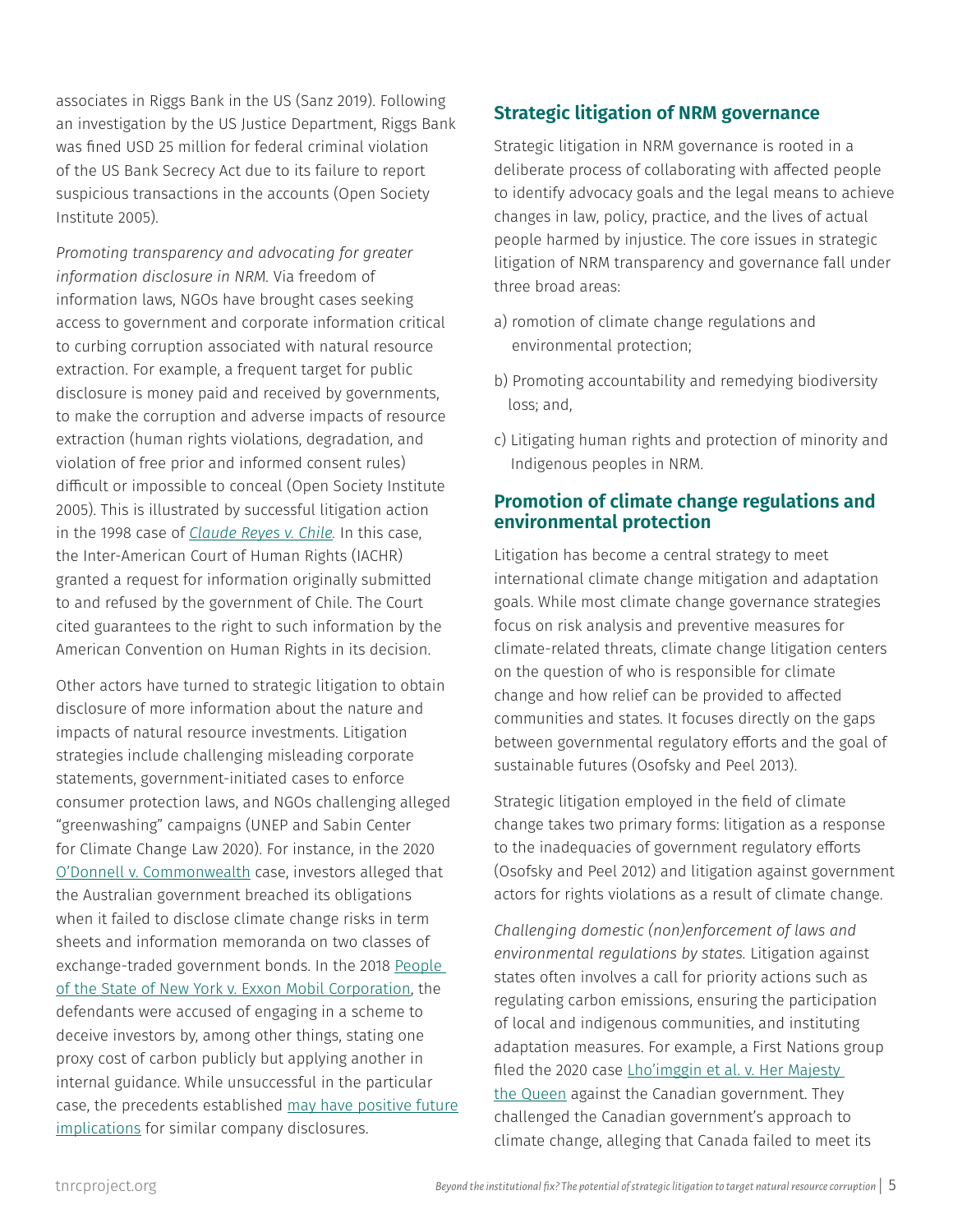international commitments, and cited the impacts of warming on their communities as the resulting damage. While the initial case was dismissed on the grounds that it "was not justiciable, had no reasonable cause of action, and the remedies were not legally available," the group later appealed, and the case is still being determined.

Two similar cases come from Africa. A group of CSOs in Uganda brought a [recent lawsuit](http://climatecasechart.com/climate-change-litigation/non-us-case/center-for-food-and-adequate-living-rights-et-al-v-tanzania-and-uganda/) in the East African Court of Justice, seeking to stop a planned East African Crude Oil Pipeline. As justification, the case cites the lack of proper environmental, social, human rights, and climate impact assessments by the governments of Tanzania and Uganda. Another example is the 2005 decision of a Nigeria federal court ordering [the government of Nigeria and oil](http://climatecasechart.com/climate-change-litigation/non-us-case/gbemre-v-shell-petroleum-development-company-of-nigeria-ltd-et-al/)  [company Shell](http://climatecasechart.com/climate-change-litigation/non-us-case/gbemre-v-shell-petroleum-development-company-of-nigeria-ltd-et-al/) to stop gas flaring in the Niger Delta. The court considered the practice a violation of the Iwherekan community's fundamental rights of life and dignity guaranteed in the Constitution of the Federal Republic of Nigeria and the African Charter on Human and Peoples Rights.

Strategic litigation can also seek to create new regulatory pressures and policy precedents for positive environmental outcomes (Ghaleigh 2010). For example, *[Alvarez et al. v. Peru,](https://climate-laws.org/geographies/peru/litigation_cases/alvarez-et-al-v-peru)* filed by seven young Peruvians against their government in 2019, is seeking to create concrete goals and objectives to reduce net deforestation in the Peruvian Amazon to zero by 2025. Litigation as a regulatory tool has been particularly prominent in the United States and Australia, where lawsuits under environmental law have served as a primary driver of new regulations (Osofsky and Peel 2013). For instance, the US Supreme Court's 2007 decision in [Massachusetts vs.](http://climatecasechart.com/climate-change-litigation/case/massachusetts-v-epa/)  [MPA](http://climatecasechart.com/climate-change-litigation/case/massachusetts-v-epa/) classified greenhouse gases as a regulatable pollutant. However, courts can also be an arena for reactive "anti-regulatory" climate lawsuits (Markell and Ruhl 2012). In response to a petition by coal companies and some supportive US states, the US

Supreme Court [took up a case](https://yaleclimateconnections.org/2021/11/supreme-court-to-weigh-epa-authority-to-regulate-greenhouse-pollutants/) in 2021 that may limit or overturn its 2007 decision.

#### **Promoting accountability and remedying biodiversity loss**

Strategic litigation efforts on biodiversity have tried to operationalize liability for conservation by defining harm, identifying appropriate remedies to that harm, and understanding allowable remedies under the law (Phelps et al. 2021). In a [recent lawsuit](https://www.orangutanrepublik.org/weblog/2021/06/15/conservation-litigation-tries-put-true-price-wildlife-crime/)  in Indonesia, litigants WALHI North Sumatra and the Medan Legal Aid Institute (LBH) demanded that a zoo raided for keeping protected species without legal permission pay to rehabilitate the animals and fund patrols and education to prevent IWT in the future.

Courts have consistently recognized various types of environmental harm and delivered important decisions with strong deterrence effects (Phelps et al. 2021). Also from Indonesia, relevant precedents include *Dedi et al. v Perum Perhutani et al.,1* where the defendants were held responsible for the economic harm to a nearby community caused by their illegal logging on a slope. In another important case, *The Ministry of Environment v PT Kallista Alam,2* the court ruled that the environmental harm caused by a fire within PT Kallista's plantation concession area impacted the biodiversity of that site and the genetic resources of the affected species. Notwithstanding these examples, these kinds of lawsuits are rare in the global south and biodiversity hotspots (Phelps et al. 2021).

#### **Litigating human rights and protection of minority and Indigenous peoples in NRM**

Cases in this category tend to be filed before local courts, regulatory institutions, and international bodies by civil society actors. Relevant issues include holding governments and corporate actors accountable for the adverse effects of resource extraction and recognition of fundamental rights for

<sup>1</sup> Dedi, et al v Perum Perhutani, et al, Court Decision No. 49/Pdt.G/2003/PN.Bdg jo. Appeal Court Decision No. 507/Pdt/2003/PT.Bdg jo. Supreme Court Decision No. 1794 K/Pdt/2004.

<sup>2</sup> The Ministry of Environment v PT Kallista Alam, Court Decision No. 12/PDT.G/2012/PN.MBO jo. Appeal Court Decision No. 50/PDT/2014/PT.BNA jo. Supreme Court Decision No. 651 K/Pdt/2015 (cassation) jo. Supreme Court Decision No. 1 PK/Pdt/2017 (review).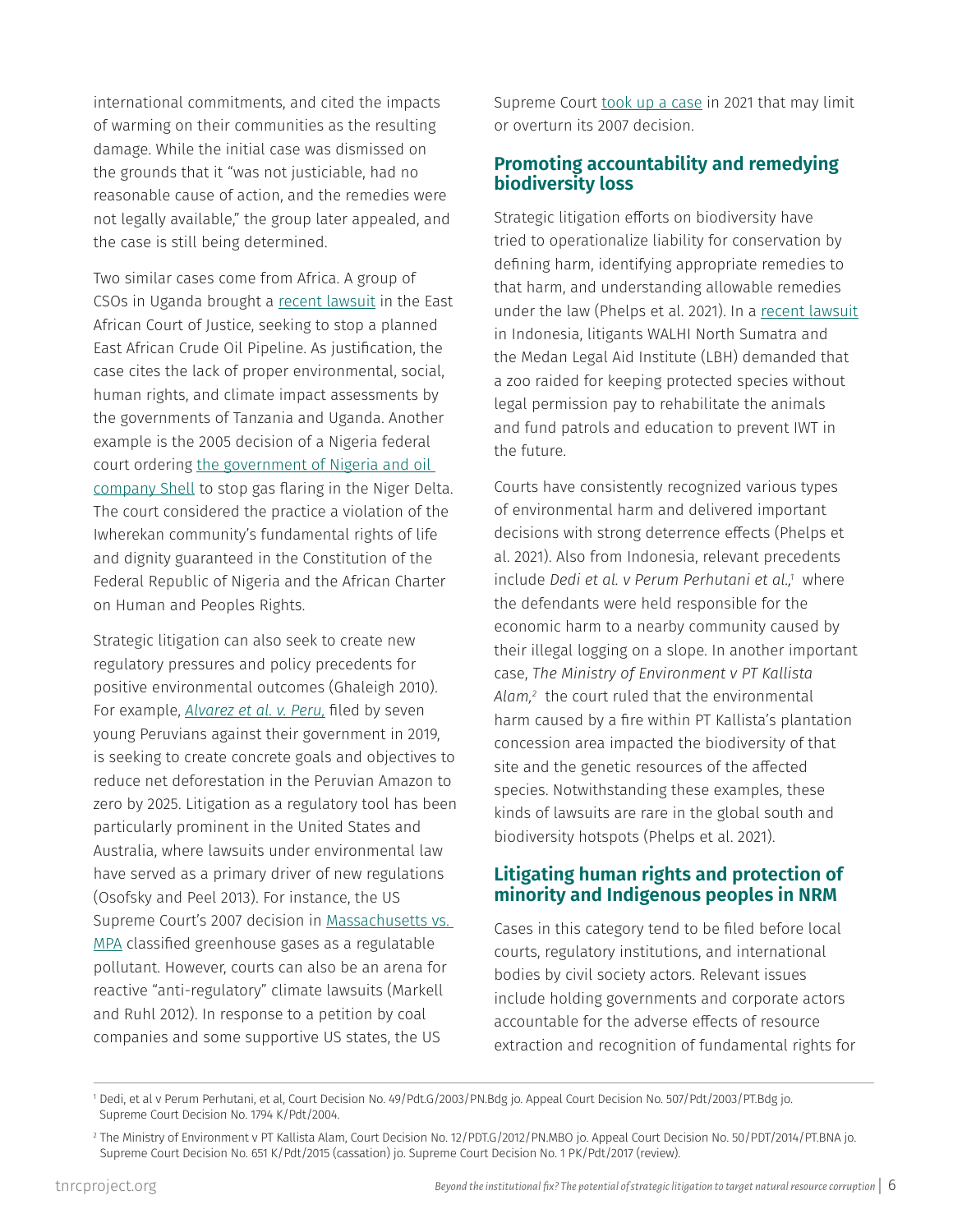present and future generations. Most positive strategic litigation cases in this category include monetary damages, the allocation of compensation, and/or creating special development funds to compensate communities for the losses they suffered. The courts have also been used to affirm the pre-existing land rights of Indigenous peoples and associated cultural connections to the land. For example, decisions in the Malaysian cases *[Nor Anak Nyawai & Ors v Borneo Pulp](http://www.commonlii.org/my/journals/JMCL/2005/3.html)  [Plantation Sdn Bhd & Ors](http://www.commonlii.org/my/journals/JMCL/2005/3.html)* and Sagong bin Tasi & Ors v Kerajaan Negeri Selangor & Ors created a precedent of "native title," recognizing traditional land rights as a source of the welfare of native peoples.

#### **Transnational governance and sustainability of natural resources**

Finally, three litigation strategies have emerged to push the limits of environmental rights.

First, *intergenerational responsibility* efforts have sought to defend the rights of future people. In the 1993 case [Oposa v Factoran](https://www.lawphil.net/judjuris/juri1993/jul1993/gr_101083_1993.html), for example, the Supreme Court of the Philippines agreed with arguments for present obligations to future generations. This growing acceptance aligns more or less with the principle of intergenerational equity (Slobodian 2019).

Second, another emerging avenue for climate litigation is based on *transnational mitigation* efforts, such as [Reducing Emissions from Deforestation and Forest](http://climatecasechart.com/climate-change-litigation/non-us-case/sheikh-asim-farooq-v-federation-of-pakistan-etc/)  [Degradation \(REDD+\)](http://climatecasechart.com/climate-change-litigation/non-us-case/sheikh-asim-farooq-v-federation-of-pakistan-etc/). Programs and commitments like REDD+ create space for strategic litigation efforts as well as broader action to shift norms and behaviors beyond any specific case.

Third is *wild law*, based on the idea that humans do not have an explicit right to destroy our natural environment and that ecosystems' rights surpass the interests of any one species, including humans. Wild law has, in turn, given rise to new forms of strategic litigation in NRM. For instance, in [Bolivia](https://archive.thinkprogress.org/bolivia-and-ecuador-grant-equal-rights-to-nature-is-wild-law-a-climate-solution-7675f15b6869/) the national constitution was amended to give nature equal rights to people. This has increased requirements for mining companies operating in the country to adhere to strict environmental standards.

## **Anti-corruption insights from the global application of strategic litigation**

First, **strategic litigation is more effective when part of a broader, long-term, multi-tactic advocacy strategy.** Advocacy, in conjunction with litigation, can mobilize affected peoples, build coalitions of similarly-minded organizations and partners, and help secure favorable judgments beyond home countries (Open Society Institute 2005). In both *[APDHE v. Equatorial Guinea](https://www.justiceinitiative.org/litigation/apdhe-v-equatorial-guinea)*  and *[Claude Reyes v. Chile,](https://www.justiceinitiative.org/litigation/apdhe-v-equatorial-guinea)* the litigation was anchored in advocacy, and broader campaigns in multiple jurisdictions sought to drive accountability. While *[Claude Reyes v. Chile](https://www.justiceinitiative.org/litigation/claude-reyes-v-chile)* was lost in its home country, it received a favorable ruling from the IACHR. And while *APDHE v. Equatorial Guinea* was ultimately denied, it was part of broader effort involving other cases and coordination and information sharing between local and international NGOs. That broader effort helped focus attention on, and achieve some accountability for, the corruption committed.

### Second, **strategic litigation can help enforce NRM and anti-corruption laws at higher jurisdictional levels**.

It can contribute to the enforcement of international treaties and related state obligations, and effect legal and policy changes needed for anti-corruption initiatives in NRM. Cases such as *[Massachusetts v.](http://climatecasechart.com/climate-change-litigation/case/massachusetts-v-epa/)  [EPA](http://climatecasechart.com/climate-change-litigation/case/massachusetts-v-epa/)* in the United States and the 2019 case *[Urgenda](https://climate-laws.org/geographies/netherlands/litigation_cases/urgenda-foundation-v-state-of-the-netherlands)  [Foundation v. State of the Netherlands in the](https://climate-laws.org/geographies/netherlands/litigation_cases/urgenda-foundation-v-state-of-the-netherlands)  [Netherlands](https://climate-laws.org/geographies/netherlands/litigation_cases/urgenda-foundation-v-state-of-the-netherlands)* have shaped planning and environmental laws and the duty to take climate change mitigation measures (Peel and Osofsky 2019). This indicates that there are opportunities to change the law and impact policy in NRM and anti-corruption. For example, strategic litigation targeting NRM corruption at the local level may be used to trigger anti-corruption law enforcement and help bridge the gaps between anticorruption law and its adequate enforcement. This lack of enforcement is a key obstacle in the effective implementation of anti-corruption policies (Kolstad, Søreide, and Williams 2008).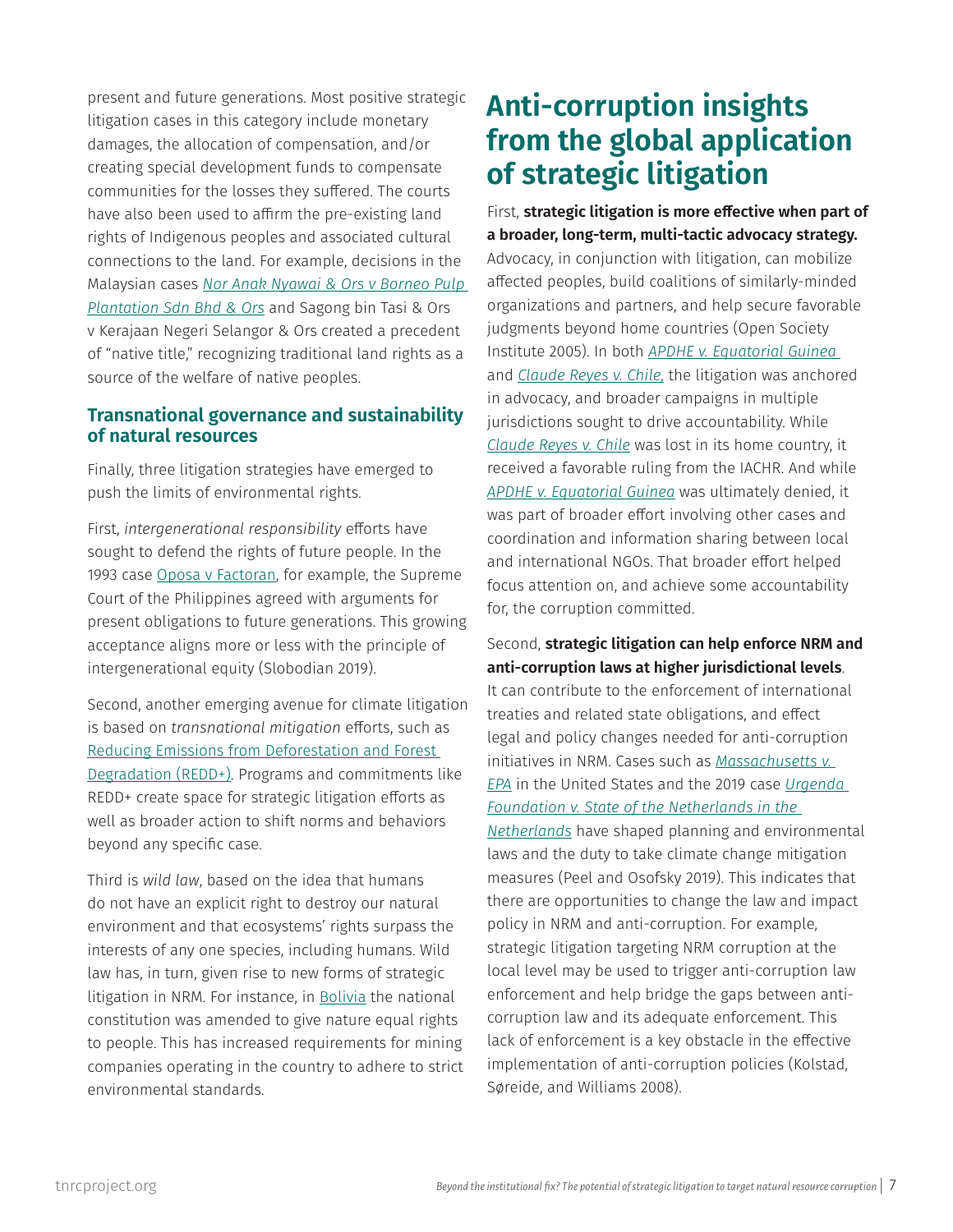Third, proactive targeting of high-carbon emitting projects or policies could provide **incentives for government and corporate actors to disclose information** relevant to goals beyond carbon mitigation, like anti-corruption in NRM (Kim Bouwer and Setzer 2020). Reducing information asymmetries between project proponents and beneficiaries is a key factor for improved natural resource governance (Ensminger 2017). Recent successful cases like *[Save](https://climate-laws.org/geographies/kenya/litigation_cases/save-lamu-et-al-v-national-environmental-management-authority-and-amu-power-co-ltd)  [Lamu et al. v. National Environmental Management](https://climate-laws.org/geographies/kenya/litigation_cases/save-lamu-et-al-v-national-environmental-management-authority-and-amu-power-co-ltd)  [Authority and Amu Power Co. Ltd](https://climate-laws.org/geographies/kenya/litigation_cases/save-lamu-et-al-v-national-environmental-management-authority-and-amu-power-co-ltd)* in 2016 have secured state obligations to provide effective information on economic development projects via EIAs, licenses, planning rules, subsidies, allocation/ trading of carbon credits, etc. This, in turn, could help reduce corruption risks associated with opacity in natural resource governance and commodity supply chains.

#### Fourth, **collaboration and networking are immensely important for protecting the rights of vulnerable**

**groups.** Previous cases have underscored this importance for managing the adverse effects of climate change on vulnerable and Indigenous peoples with inadequate adaptation capacity. Similarly, strategic litigation can help hold corporations accountable for harms committed in resource extraction, even if the governments where the harms take place are unwilling or unable to act. Legal action in host countries might promote prosecutions of harms committed by home corporations, as exemplified by the case of the French Association Sherpa on behalf of Cameroonian victims of logging activities undertaken by a subsidiary of a French company (Open Society Institute 2005). In fact, a distinctive feature of litigation in the Global South is the number of human rights or (environmental) constitutional rights claims asserting failures of climate mitigation or that adaptation measures violate rights protections (Peel and Lin 2019). Since strategic litigation allows multiple actors to engage and collaborate at different scales in a broader dialogue (Osofsky 2005), it could have significant impacts on the capacity of the public to help strengthen the environmental rule of law in addressing corruption (Nemesio 2015).

#### Finally, **strategic litigation can help advance governments' accountability to their citizen's**

**collective right**s. Litigants worldwide have sued corporations and regulatory bodies' efforts to deliberately or negligently bypass human rights due diligence and environmental and social impact assessments (EIA) for mega natural resource projects. Recent successful cases, such as *[Save Lamu et al. v.](https://climate-laws.org/geographies/south-africa/litigation_cases/earthlife-africa-johannesburg-v-minister-of-environmental-affairs-others)  [National Environmental Management Authority and](https://climate-laws.org/geographies/south-africa/litigation_cases/earthlife-africa-johannesburg-v-minister-of-environmental-affairs-others)  Amu Power Co. Ltd* and *[EarthLife Africa Johannesburg](https://climate-laws.org/geographies/south-africa/litigation_cases/earthlife-africa-johannesburg-v-minister-of-environmental-affairs-others)  [v. Minister of Environmental Affairs](https://climate-laws.org/geographies/south-africa/litigation_cases/earthlife-africa-johannesburg-v-minister-of-environmental-affairs-others)* in 2015 have prohibited constructing high carbon-emitting infrastructure for violating EIA regulations. While there was no direct evidence of corruption, violation of the regulations and lack of proper and meaningful public participation suggested gross negligence or even deliberate attempts to contravene the law. Strategic litigation thus has the potential to hold governments accountable, not only for their NRM regulatory responsibilities, but also for corruption in NRM.

## **Limitations and risks of strategic litigation**

Despite the many potential advantages of strategic litigation for pursuing anti-corruption goals in natural resource governance, several limitations and risks should be considered before selecting it as a tool for social transformation. There are three main criticisms: enforcement mechanisms, abuse potential, and high cost.

First, since the core of strategic litigation is based in law, **challenges can occur if relevant authorities do not accept or comply with legal judgments against them** (Gloppen 2018). This can reduce the regulatory and rights-protection impacts of strategic litigation, requiring the additional efforts outside the courtroom that are also often part of the broader strategic litigation concept. However, those efforts have additional risks and costs associated with them.

Second, **strategic litigation can potentially be abused** by influential stakeholders. Corporations and governments can use litigation to institute extralegal regulatory rollbacks and other attempts to undermine climate protections (Adler 2019). Courts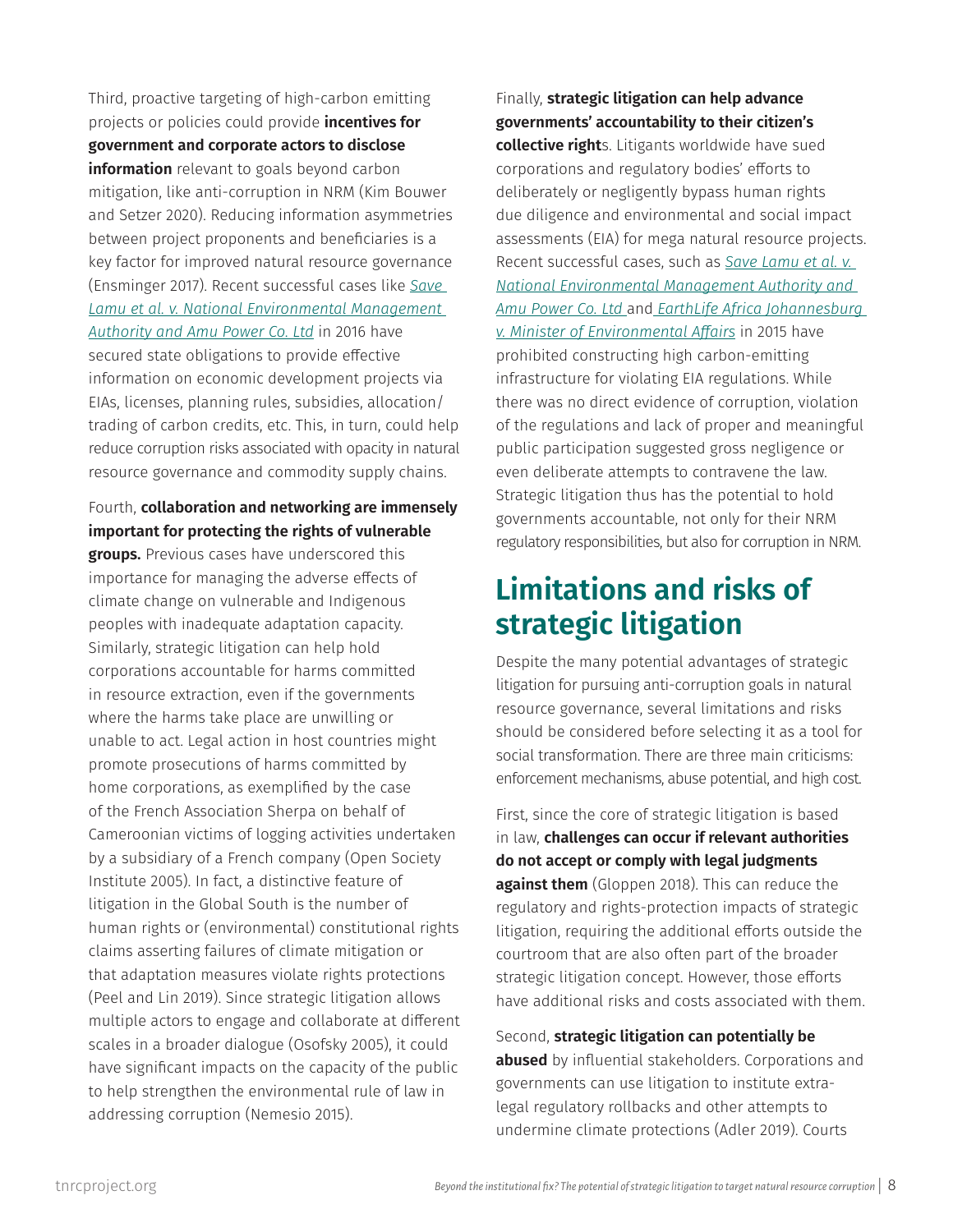can also be an arena for the pursuit of "strategic lawsuits against public participation," also known as SLAPP suits. In these suits, the goal is to "intimidate, censor, disparage, burden, and punish activists" and drain the resources of individuals and NGOs pursuing political or social activism to undermine their public engagement and discourage them from future activism (Verza 2018; Paige 2014).

Third, confrontational efforts like strategic litigation **can have negative repercussions.** It may limit future paths to success by excluding collaborative options, and confrontation in one policy arena may spill over into others. In cases where practitioners have existing, collaborative relationships with officials, alternative dispute resolution mechanisms may offer a viable alternative ([Michel 2010](https://openknowledge.worldbank.org/handle/10986/18106)). More direly, confrontational approaches can provoke backlash. NGOs and individuals bringing litigation against governments and corporations are increasingly [threatened,](https://www.hrw.org/news/2019/11/29/targeting-environmental-activists-counterterrorism-measures-abuse-law)  [attacked, and labeled](https://www.hrw.org/news/2019/11/29/targeting-environmental-activists-counterterrorism-measures-abuse-law) as dangerous criminals or accused of being a threat to national security.

Finally, strategic litigation can be a prohibitively **costly strategy with uncertain outcomes**. Direct costs can include legal and administrative expenses, fees, fines, and awards of damages (Setzer 2020). The expensive nature of strategic litigation coupled with uncertain outcomes could lead to early termination of claims and the discontinuation of proceedings. Even if continued, strategic litigation can take years to resolve, and "frequently litigation has a "long tail" with the full effects manifesting much later down the line" (Kim Bouwer and Setzer 2020).

### **Conclusion and recommendations**

The recent history of strategic litigation since the mid-2000s shows that courts and international tribunals have considerable potential to shape the behaviors of regulatory agencies, corporations, and individuals. Anti-corruption efforts in conservation and NRM could significantly benefit from some of strategic litigation's accomplishments, like information disclosures, enforcement of legal accountability, and reversal of policies and decisions resulting from improper practices.

However, as the limitations above suggest, strategic litigation approaches will not be appropriate in all contexts. Practitioners should carefully consider the tradeoffs and consult with trusted expertise familiar with the local social, political, and legal context. Other strategies may achieve conservation and anti-corruption goals more quickly or safely.

Should practitioners decide to pursue this approach, two concluding lessons from the past application of strategic litigation should be considered to strengthen anti-corruption work in NRM.

First, the design of any anti-corruption litigation should include **broader advocacy and action in multiple jurisdictions** (local, regional, and international courts and tribunals) **through coordination and information sharing among local and international NGOs.** Through action in multiple jurisdictions, NGOs can raise awareness about corruption and help drive accountability for it, especially if corporations headquartered in a country with strong environmental rule of law are involved in the corruption. Moreover, strategic litigation can raise the profile of environmental corruption and, potentially, deter violations. If successful, it could secure punishment for corruption and remedies for harm suffered due to corrupt practices. But even if individually unsuccessful, public cases can promote the expectation that those responsible for NRM must operate within the law and regulatory standards, including anti-corruption laws, or face action that could result in significant negative publicity.

Second, strategic litigation may **be important to vindicate victims of climate change impacts, human rights violations, and negligent actions caused by corruption**. In particular, it can allow opportunities for the declaratory vindication of the rights of politically, economically, and legally marginalized communities and help victims receive legal remedies and material benefits. Appropriate standards for establishing harm and the legal remedies available are needed, but strategic litigation can help address problems like large-scale harm to biodiversity and the illegal wildlife trade, and identify potential remedies (Phelps et al. 2021).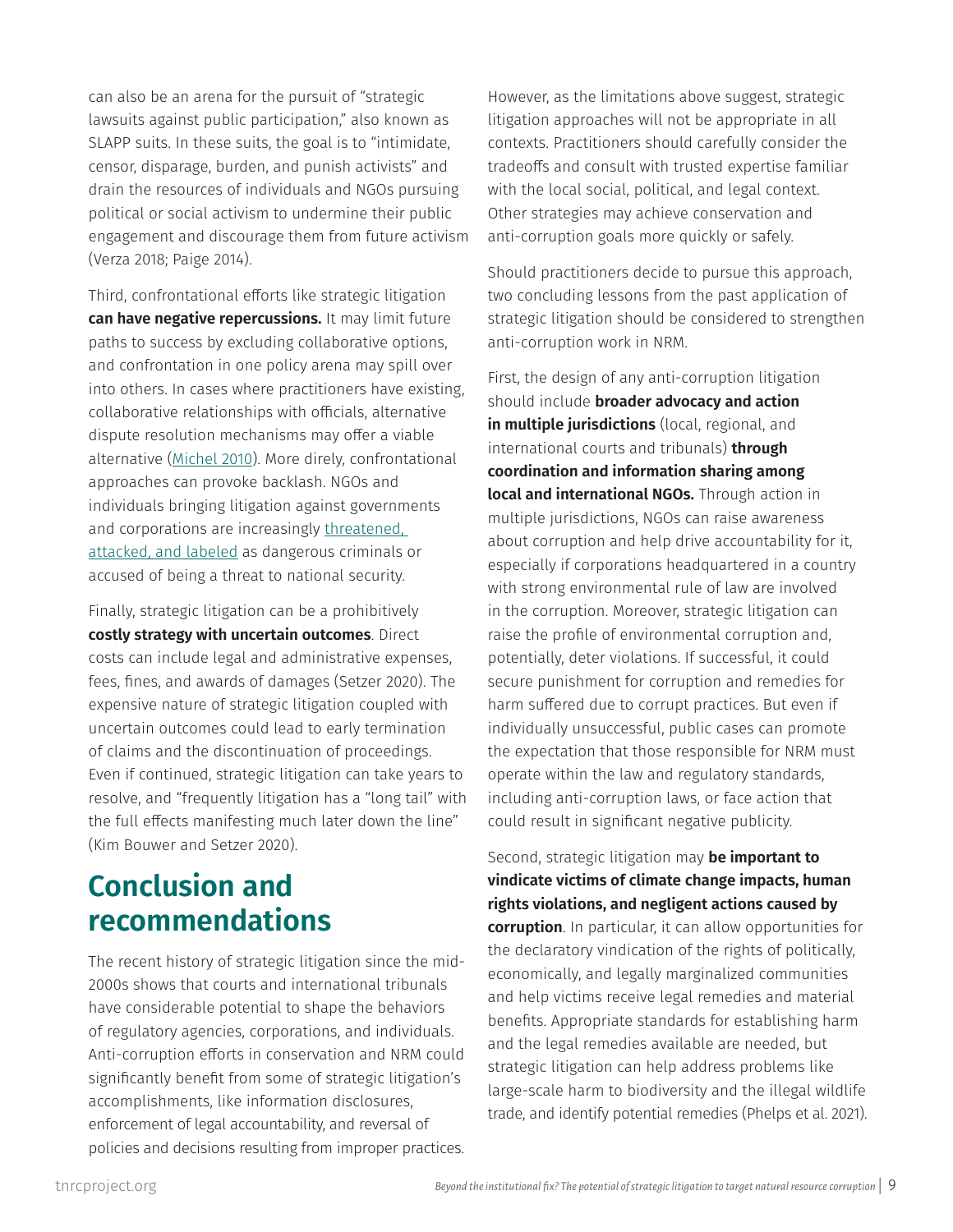### **References**

Adler, Dena. 2019. "U.S. Climate Change Litigation in the Age of Trump: Year Two." Sabin Centre for Climate Change Law. https://climate.law.columbia.edu/content/us-climate-change-litigation-age-trump-year-two.

Bell, Ruth Greenspan. 2018. "Protecting the Environment during and after Resource Extraction." In *Extractive Industries: The Management of Resources as a Driver of Sustainable Development*., edited by Tony Addison and Alan Roe, 318–41. Oxford: Oxford University Press.

Birnie, Patricia, Alan Boyle, and Catherine Redgwell, eds. 2009. *International Law and the Environment.* Third Edition. Oxford, United Kingdom: Oxford University Press.

Blackman, Allen. 2008. "Can Voluntary Environmental Regulation Work in Developing Countries? Lessons from Case Studies." *Policy Studies Journal* 36 (1): 119–41. [https://doi.org/10.1111/j.1541-0072.2007.00256.x.](https://onlinelibrary.wiley.com/doi/10.1111/j.1541-0072.2007.00256.x)

Cassel, Jennifer. 2008. "Enforcing Environmental Human Rights: Selected Strategies of US NGOs." *Northwestern Journal of Human Rights* 6 (1): 104.

De Maria, William. 2010. "The Failure of the African Anti-Corruption Effort: Lessons for Managers." *International Journal of Management* 27 (1): 117.

Ensminger, Jean. 2017. "Corruption in Community-Driven Development. A Kenyan Case Study with Insights from Indonesia." U-4 Anti-corruption Resource Centre, Chr. Michelsen Institute. Bergen Norway.

Fisher, Elizabeth. 2013. "Climate Change Litigation, Obsession, and Expertise: Reflecting on the Scholarly Response to Massachusetts v. EPA." *Law & Policy* 35 (3): 236–60. https://doi.org/10.1111/lapo.12006.

Ghaleigh, Navraj Singh. 2010. "'Six Honest Serving-Men': Climate Change Litigation as Legal Mobilization and the Utility of Typologies." *Climate Law* 1 (1): 31–61.

Gilbert, Jérémie. 2017. "Strategic Litigation Impacts: Indigenous Peoples' Land Rights." Open Society Foundations. Available at SSRN: [https://ssrn.com/abstract=317592](https://papers.ssrn.com/sol3/papers.cfm?abstract_id=3175922)2.

———. 2020. "Indigenous Peoples and Litigation: Strategies for Legal Empowerment." *Journal of Human Rights Practice* 12 (2): 301–20. [https://doi.org/10.1093/jhuman/huaa028.](https://doi.org/10.1093/jhuman/huaa028)

Gloppen, Siri. 2018. "Conceptualizing Lawfare: A Typology & Theoretical Framework." Centre of Law and Social Transformation, University of Bergen.

Heeks, Richard, and Harald Mathisen. 2012. "Understanding Success and Failure of Anti-Corruption Initiatives." *Crime, Law and Social Change* 58 (5): 533–49. [https://doi.org/10.1007/s10611-011-9361-y.](https://link.springer.com/article/10.1007/s10611-011-9361-y)

Hurwitz, Ken. 2005. "Foreword: Seeking Legal Remedies for Grand Corruption." *In Legal Remedies for the Resource Curse: A Digest of Experience in Using Law to Combat Natural Resource Corruption*, 2–16. New York, USA: Open Society Foundations.

International Bar Association. 2014. "Achieving Justice and Human Rights in an Era of Climate Disruption: Climate Change Justice and Human Rights Task Force Report." London, United Kingdom: International Bar Association.

Khan, Mushtaq, Antonio Andreoni, and Pallavi Roy. 2019. "Anti-Corruption in Adverse Contexts: Strategies for Improving Implementation." SOAS Anti-Corruption Evidence (ACE) Research Consortium: Working Paper 013. <https://eprints.soas.ac.uk/32530/1/ACE-WorkingPaper013-AntiCorruptionAdverseContexts-Text-190909.pdf>.

Kim Bouwer, and Joana Setzer. 2020. "Climate Litigation as Climate Activism: What Works?" The British Academy. [https://www.thebritishacademy.ac.uk/publications/knowledge-frontiers-cop26-briefings-climate](https://www.thebritishacademy.ac.uk/publications/knowledge-frontiers-cop26-briefings-climate-litigation-climate-activism-what-works/)[litigation-climate-activism-what-works/.](https://www.thebritishacademy.ac.uk/publications/knowledge-frontiers-cop26-briefings-climate-litigation-climate-activism-what-works/)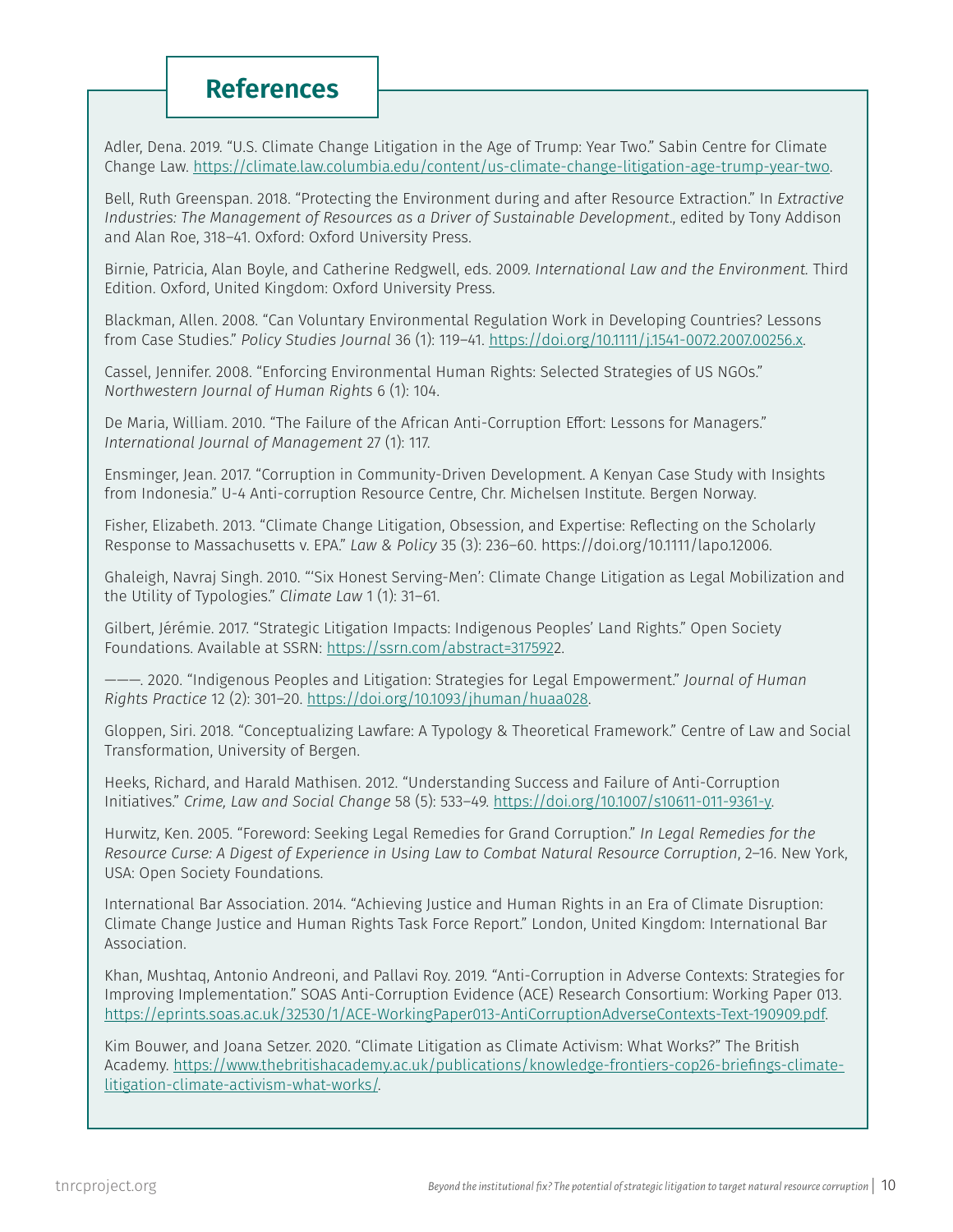Kolstad, Ivar, and Tina Søreide. 2009. "Corruption in Natural Resource Management: Implications for Policy Makers." *Resources Policy* 34 (4): 214–26. [https://doi.org/10.1016/j.resourpol.2009.05.001.](https://doi.org/10.1016/j.resourpol.2009.05.001)

Kolstad, Ivar, Tina Søreide, and Aled Williams. 2008. "Corruption in Natural Resource Management-An Introduction." *U4 Brief* 2008 (2).

Leite, Carlos A., and Jens Weidmann. 1999. "Does Mother Nature Corrupt? Natural Resources, Corruption, and Economic Growth." International Monetary Fund Section: IMF Working Papers 085. [https://doi.](https://www.elibrary.imf.org/view/journals/001/1999/085/001.1999.issue-085-en.xml) [org/10.5089/9781451850734.001](https://www.elibrary.imf.org/view/journals/001/1999/085/001.1999.issue-085-en.xml).

Markell, David, and J. B. Ruhl. 2012. "An Empirical Assessment of Climate Change In The Courts: A New Jurisprudence Or Business As Usual?" *Florida Law Review* 64 (1): 15.

McGee, Rosemary, and John Gaventa. 2010. "Synthesis Report: Review of Impact and Effectiveness of Transparency and Accountability Initiatives." Institute of Development Studies.

Michel, James. 2010. *Alternative Dispute Resolution and the Rule of Law in International Development Cooperation*. World Bank, <https://openknowledge.worldbank.org/handle/10986/18106>

Mirocha, Lukasz. 2019. "Strategic Litigation: The Problem of the Abuse of Law and Other Critiques." F*orum Prawnicze* 2019: 76.

Mungiu-Pippidi, Alina, and Ramin Dadašov. 2017. "When Do Anticorruption Laws Matter? The Evidence on Public Integrity Enabling Contexts." *Crime, Law and Social Change* 68 (4): 387–402. [https://doi.org/10.1007/](http://v) [s10611-017-9693-3](http://v).

Mutebi, Alex M. 2008. "Explaining the Failure of Thailand's Anti-Corruption Regime." *Development and Change* 39 (1): 147–71. [https://doi.org/10.1111/j.1467-7660.2008.00472.x.](https://doi.org/10.1111/j.1467-7660.2008.00472.x)

Nemesio, Irene Villanueva. 2015. "Strengthening Environmental Rule of Law: Enforcement, Combatting Corruption, and Encouraging Citizen Suits." *Georgetown International Environmental Law Review* 27: 321.

Öge, Kerem. 2016. "Which Transparency Matters? Compliance with Anti-Corruption Efforts in Extractive Industries." *Resources Policy* 49 (September): 41–50. [https://doi.org/10.1016/j.resourpol.2016.04.001.](https://doi.org/10.1016/j.resourpol.2016.04.001)

Open Society Institute. 2005. *Legal Remedies for the Resource Curse: A Digest of Experience Using Law to Combat Natural Resource Corruption*. New York, USA: Open Society Foundations.

Osofsky, Hari M. 2005. "The Geography of Climate Change Litigation: Implications for Transnational Regulatory Governance." *Wash. ULQ* 83: 1789.

———. 2010. "The Continuing Importance of Climate Change Litigation." *Climate Law, Washington & Lee Legal Studies Paper No. 2010-3*. [https://papers.ssrn.com/sol3/papers.cfm?abstract\\_id=1529669.](https://papers.ssrn.com/sol3/papers.cfm?abstract_id=1529669)

Osofsky, Hari M., and Jacqueline Peel. 2013. "The Role of Litigation in Multilevel Climate Change Governance: Possibilities for a Lower Carbon Future?" *30 Environmental and Planning Law Journal 303 (2013), Minnesota Legal Studies Research Paper No. 14-55*. <https://ssrn.com/abstract=2523994>.

Osofsky, Hari M., and Jaqueline Peel. 2012. "Litigation's Regulatory Pathways and the Administrative State: Lessons from US and Australian Climate Change Governance." *Geo. Int'l Envtl. L. Rev.* 25: 207.

Paige. 2014. "Strategic Lawsuits against Public Participation." 2014. [https://cldc.org/slapp-suits/.](https://cldc.org/slapp-suits/)

Peel, Jacqueline, and Jolene Lin. 2019. "Transnational Climate Litigation: The Contribution of the Global South." *American Journal of International Law 113* (4): 679–726. [https://doi.org/10.1017/ajil.2019.48](https://www.cambridge.org/core/journals/american-journal-of-international-law/article/transnational-climate-litigation-the-contribution-of-the-global-south/ABE6CC59AB7BC276A3550B9935E7145A).

Peel, Jacqueline, and Hari M. Osofsky. 2015. *Climate Change Litigation: Regulatory Pathways to Cleaner Energy*. Cambridge Studies in International and Comparative Law. Cambridge: Cambridge University Press. [https://doi.org/10.1017/CBO9781139565851](https://www.cambridge.org/core/books/climate-change-litigation/DB1A948D69FE080EBFFB938EE2D58545).